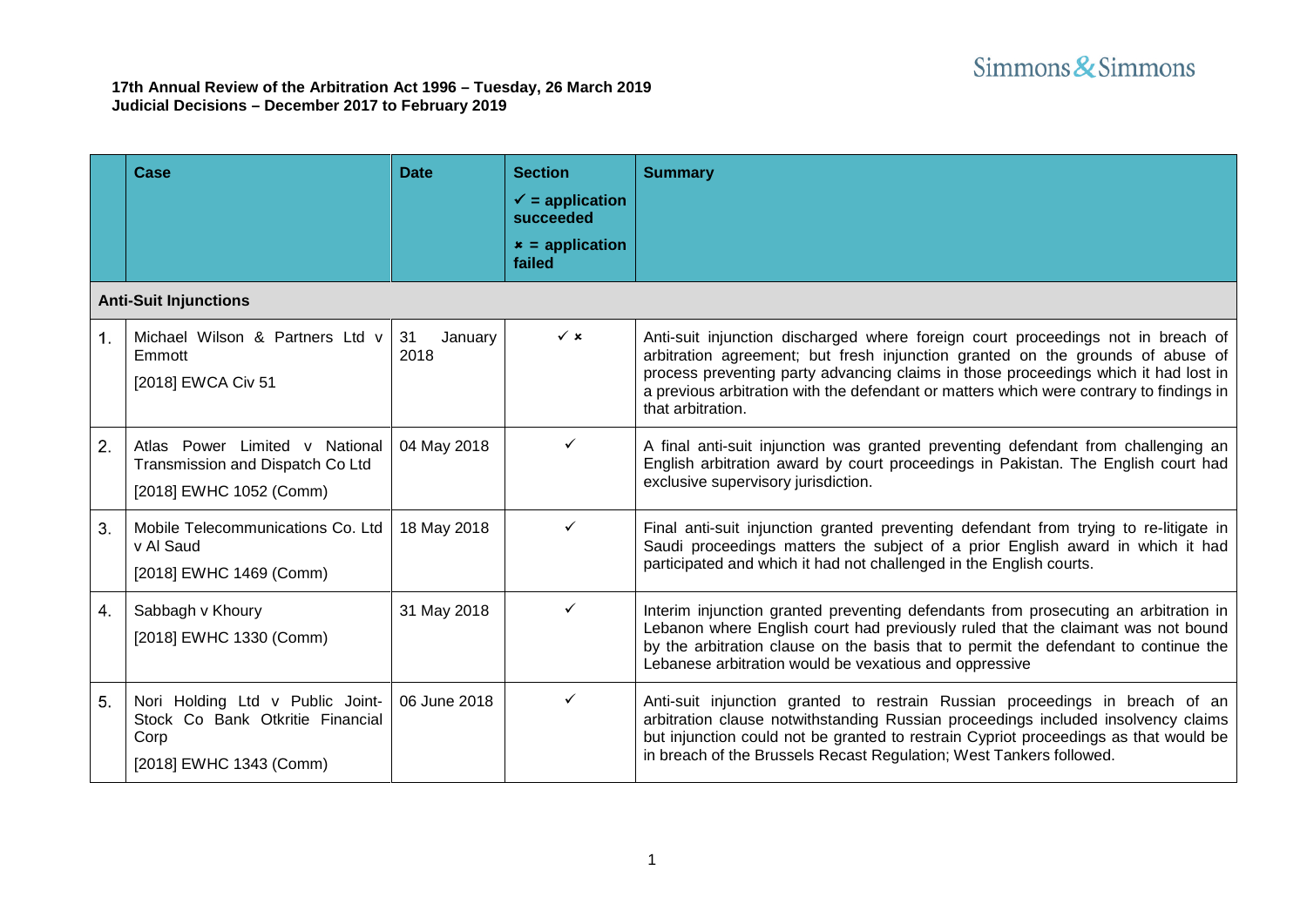|     | Case                                                                                                                                          | <b>Date</b>             | <b>Section</b><br>$\checkmark$ = application<br>succeeded<br>$x =$ application<br>failed | <b>Summary</b>                                                                                                                                                                                                                                                                                                                                                                                                                                        |  |  |
|-----|-----------------------------------------------------------------------------------------------------------------------------------------------|-------------------------|------------------------------------------------------------------------------------------|-------------------------------------------------------------------------------------------------------------------------------------------------------------------------------------------------------------------------------------------------------------------------------------------------------------------------------------------------------------------------------------------------------------------------------------------------------|--|--|
| 6.  | Perkins Engines Co. Ltd v Ghaddar<br>[2018] EWHC 1500 (Comm)                                                                                  | 08 June 2018            | ✓                                                                                        | Interim anti-suit injunction granted preventing defendant from bringing proceedings in<br>Lebanon in breach of an English arbitration agreement.                                                                                                                                                                                                                                                                                                      |  |  |
| 7.  | Qingdao Huiquan Company v<br>Shanghai Dong He Xin Industry<br>Group Co. Limited<br>[2018] EWHC 3009 (Comm)                                    | 25<br>September<br>2018 | ✓                                                                                        | Interim anti-suit injunction granted preventing defendant from bringing Chinese court<br>proceedings in breach of English arbitration agreement by which it was bound<br>notwithstanding a delay of 13 months after the claimant had been served with<br>Chinese proceedings.                                                                                                                                                                         |  |  |
| 8.  | W Bockstiegal GmbH & Co<br>Reederei KG MS BBC Colorado v<br>Consolida<br>Seguros<br>Chilena<br><b>Generales SA</b><br>[2018] EWHC 3690 (Comm) | 03 December<br>2018     | ✓                                                                                        | Injunction continued to restrain Chilean proceedings in breach of arbitration clause.                                                                                                                                                                                                                                                                                                                                                                 |  |  |
| 9.  | Catlin Syndicate (underwriting as<br>XL Catlin Syndicate 2003) v<br>Weyerhaeuser Co<br>[2018] EWHC 3609 (Comm)                                | 21 December<br>2018     | ✓                                                                                        | Final anti-suit injunction granted restraining defendant from pursuing proceedings in<br>Washington in breach of arbitration clause providing for English arbitration.                                                                                                                                                                                                                                                                                |  |  |
|     | <b>Interim Measures</b>                                                                                                                       |                         |                                                                                          |                                                                                                                                                                                                                                                                                                                                                                                                                                                       |  |  |
| 10. | Dreymoor Fertiliser Overseas Pte<br>Limited v Eurochem Trading GmbH<br>[2018] EWHC 2267 (Comm)                                                | 24<br>August<br>2018    | $\mathbf{x}$                                                                             | Claimant's application to continue an injunction from the English court preventing the<br>defendant from using evidence and documents obtained under a US Code s.1782<br>application in arbitrations in the UK refused on grounds of comity and because the<br>English court took the view the US Court had reached the right decision in any case.<br>If it had been an application under s.44 Arbitration Act, it would have been bound to<br>fail. |  |  |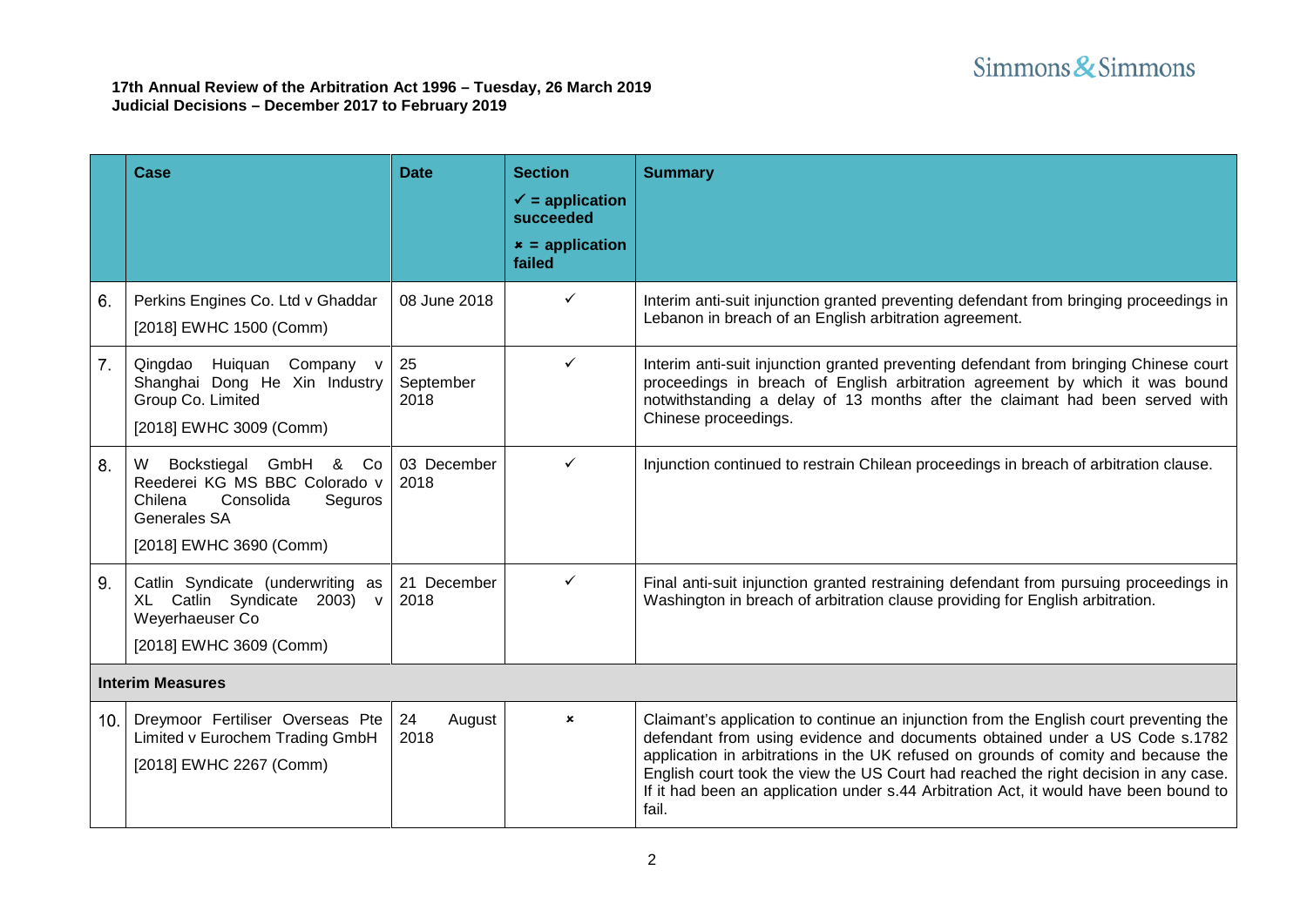|     | Case                                                                                                  | <b>Date</b>  | <b>Section</b><br>$\checkmark$ = application<br>succeeded<br>$x =$ application<br>failed | <b>Summary</b>                                                                                                                                                                                                                                                                                                                                                                        |
|-----|-------------------------------------------------------------------------------------------------------|--------------|------------------------------------------------------------------------------------------|---------------------------------------------------------------------------------------------------------------------------------------------------------------------------------------------------------------------------------------------------------------------------------------------------------------------------------------------------------------------------------------|
|     | <b>Stay of Legal Proceedings</b>                                                                      |              |                                                                                          |                                                                                                                                                                                                                                                                                                                                                                                       |
| 11. | China Export & Credit Insurance<br>Corp. v Emerald Energy Resources<br>Ltd<br>[2018] EWHC 1503 (Comm) | 22 June 2018 | S.9<br>×                                                                                 | Stay refused under s.9 of English court proceedings brought in relation to a<br>promissory note with a non-exclusive English jurisdiction clause notwithstanding<br>defendant intended to run defences arising out of a separate agreement between the<br>same parties which was subject to an English arbitration clause.                                                            |
| 12. | Mercato Sports (UK) Ltd v Everton<br>Football Club Co Ltd<br>[2018] EWHC 1567 (Ch)                    | 12 July 2018 | s.9                                                                                      | Stay granted of proceedings by sports agency and agent against football club as the<br>parties' dealings were governed by the FA Rules which incorporated an arbitration<br>clause which was binding on the Claimants as registered intermediaries under the<br>Rules.                                                                                                                |
| 13. | Sodzawiczny v Ruhan<br>[2018] EWHC 1908 (Comm)                                                        | 26 July 2018 | s.9<br>✓                                                                                 | Stay granted where court proceedings brought in relation to matters subject to<br>arbitration clause in a deed of settlement including issues as to the enforceability of<br>the deed itself; non-signatory parties also entitled to stay under Contracts (Rights of<br>Third Parties) Act 1999 as the deed conferred the right to arbitrate on them and thus<br>the right to a stay. |
| 14. | Maelor<br>Foods<br>Rawlings<br>Consulting (UK) Ltd<br>[2018] EWHC 1878 QB                             | 6 July 2018  | S.9                                                                                      | Stay granted where court proceedings concerned matters within the scope of the<br>arbitration clause in a JCT contract and not within limited exception in relations to<br>court proceedings to enforce the decision of an adjudicator notwithstanding that the<br>court proceedings might result in the adjudicator's decision being held incorrect and<br>thus unenforceable.       |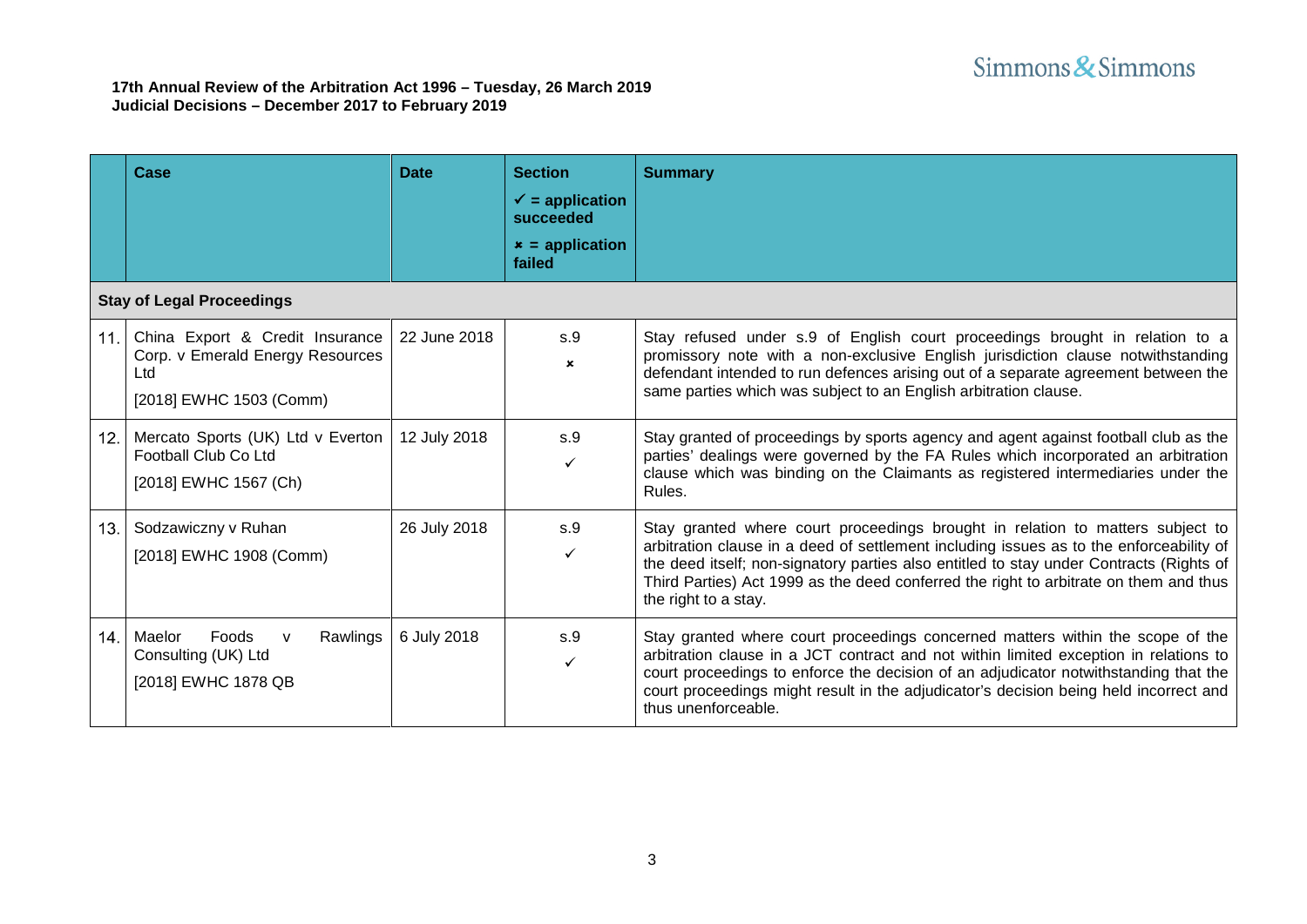|     | Case                                                                                 | <b>Date</b>         | <b>Section</b><br>$\checkmark$ = application<br>succeeded<br>$x =$ application | <b>Summary</b>                                                                                                                                                                                                                                                                                                                                                                                                                                                                                                                                                                                                                                                                 |
|-----|--------------------------------------------------------------------------------------|---------------------|--------------------------------------------------------------------------------|--------------------------------------------------------------------------------------------------------------------------------------------------------------------------------------------------------------------------------------------------------------------------------------------------------------------------------------------------------------------------------------------------------------------------------------------------------------------------------------------------------------------------------------------------------------------------------------------------------------------------------------------------------------------------------|
|     | <b>Extensions of Time to Commence Arbitration</b>                                    |                     | failed                                                                         |                                                                                                                                                                                                                                                                                                                                                                                                                                                                                                                                                                                                                                                                                |
| 15. | Three Arbitrations, Re<br>[2018] EWHC 1399 (Comm)                                    | 11 June 2018        | s.12<br>$\pmb{\times}$                                                         | Applications to extend time for commencing arbitrations under s.12 refused where<br>certain claimants had not acted expeditiously in commencing arbitrations after<br>contractual time bar had taken effect; granted to one claimant that had acted<br>expeditiously.                                                                                                                                                                                                                                                                                                                                                                                                          |
| 16. | Haven Insurance Co Ltd v EUI Ltd<br>(t/a Elephant Insurance)<br>[2018] EWCA Civ 2494 | 08 November<br>2018 | s.12<br>✓                                                                      | Court of Appeal upheld first instance decision granting extension under s.12 where<br>claimant had made an unilateral but understandable mistake in failing to commence<br>arbitration within contractual time limit.                                                                                                                                                                                                                                                                                                                                                                                                                                                          |
|     | <b>Removal of an Arbitrator</b>                                                      |                     |                                                                                |                                                                                                                                                                                                                                                                                                                                                                                                                                                                                                                                                                                                                                                                                |
| 17. | Allianz Insurance plc v Tonicstar Ltd<br>[2018] EWCA Civ 434                         | 13<br>March<br>2018 | s.24/s.34<br>$\mathbf x$                                                       | Court of Appeal overturned first instance decision removing barrister arbitrator; held<br>that requirement for 10 years "experience in insurance or reinsurance" did not limit<br>eligibility to those directly involved in the business but extended to barristers with<br>such experience. Overturned Company X v Company Y which had held that such<br>arbitrators had to be involved in the trade themselves.                                                                                                                                                                                                                                                              |
| 18. | Halliburton Co. v Chubb Bermuda<br><b>Insurance Ltd</b><br>[2018] EWCA Civ 817       | 19 April 2018       | s.24<br>$\mathbf{x}$                                                           | Court of Appeal upheld first instance decision refusing to remove arbitrator who had<br>been appointed by the same party in two other related arbitrations but who had not<br>disclosed those matters when appointed in the current arbitration. Such disclosure<br>should have been made but the omission was accidental and did not give rise to a<br>real possibility of bias. The mere fact that an arbitrator accepted appointments in<br>multiple references involving the same or similar subject matter with only one<br>common party did not itself give rise to an appearance of bias as the arbitrator could<br>be trusted to approach each case with an open mind. |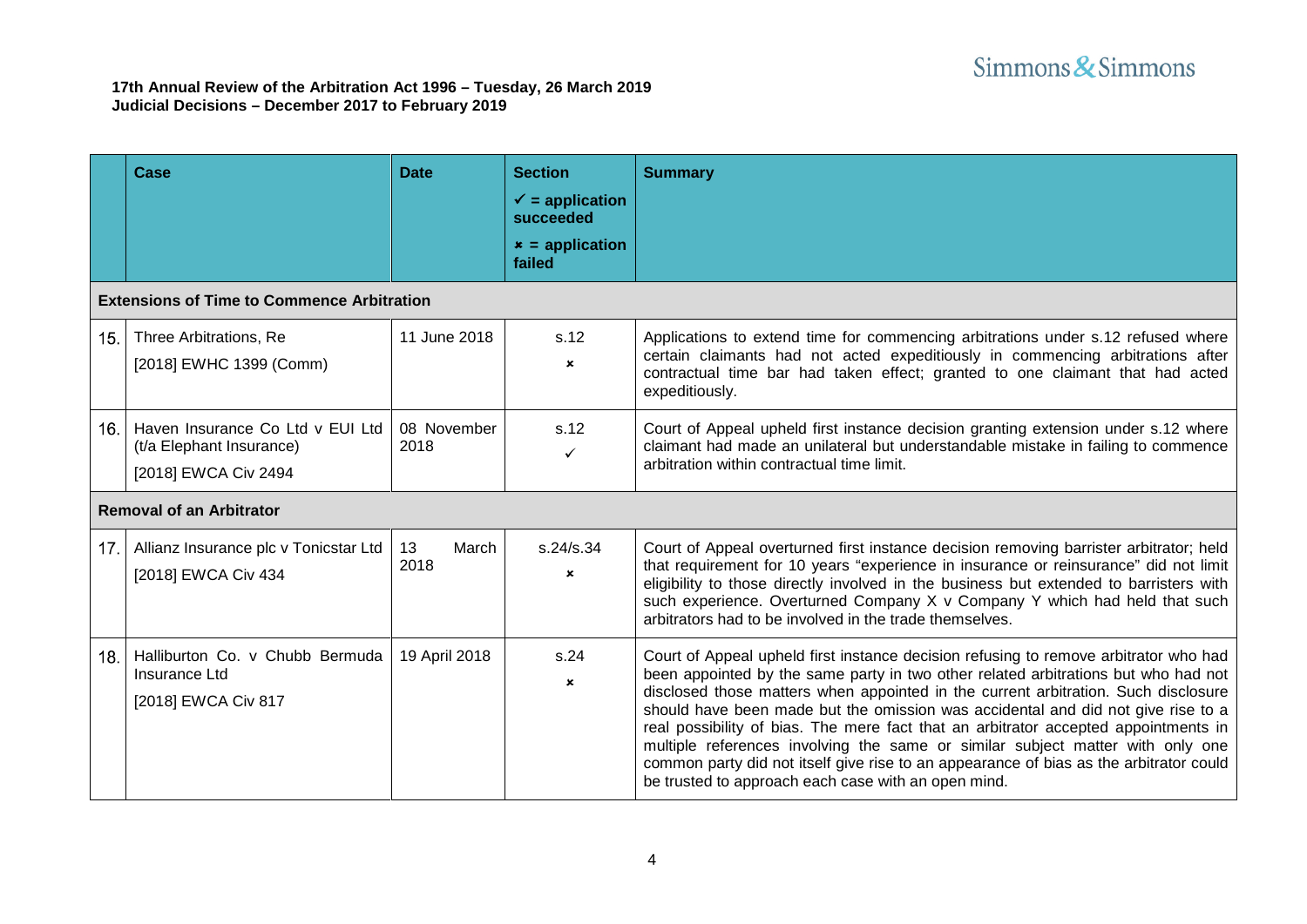|     | Case                                                                                                | <b>Date</b>         | <b>Section</b><br>$\checkmark$ = application<br>succeeded<br>$x =$ application<br>failed | <b>Summary</b>                                                                                                                                                                                                                                                                                                                                                                                          |  |
|-----|-----------------------------------------------------------------------------------------------------|---------------------|------------------------------------------------------------------------------------------|---------------------------------------------------------------------------------------------------------------------------------------------------------------------------------------------------------------------------------------------------------------------------------------------------------------------------------------------------------------------------------------------------------|--|
| 19. | RJV v HB<br>[2018] EWHC 2950 (Comm)                                                                 | 05 November<br>2018 | s.24/s.68<br>×                                                                           | See 45 below.                                                                                                                                                                                                                                                                                                                                                                                           |  |
|     | <b>Jurisdictional Challenges</b>                                                                    |                     |                                                                                          |                                                                                                                                                                                                                                                                                                                                                                                                         |  |
| 20. | Exportadora de Sal SA de CV v<br>Corretaje Maritimo Sud-Americano<br>Inc.<br>[2018] EWHC 224 (Comm) | 09 February<br>2018 | s.67<br>×                                                                                | Claimant's challenge under s.67 failed where it had taken part in the proceedings<br>without objection and in any event had lost the right to object by operation of s.73(1).<br>The court commented that witness statements should be limited to matters of fact<br>intended to be proved and should not contain comment and submissions.                                                              |  |
| 21. | Jiangsu Shagang Group Co Ltd v<br>Loki Owning Co Ltd<br>[2018] EWHC 330 (Comm)                      | 01<br>March<br>2018 | s.67<br>✓                                                                                | Court set aside award for \$68m against claimant under s.67 holding tribunal was<br>wrong in finding that claimant had guaranteed charterer's obligations and was thus<br>party to arbitration clause.                                                                                                                                                                                                  |  |
| 22. | <b>GPF GP Sarl v Poland</b><br>[2018] EWHC 409 (Comm)                                               | 02<br>March<br>2018 | s.67<br>✓                                                                                | Court upheld Claimant's application under s.67 to set aside an award on jurisdiction<br>in an arbitration arising out of a bilateral investment treaty on the basis that the<br>tribunal had erred on concluding that its jurisdiction was limited. The court made<br>clear that a s.67 application was a re-hearing and therefore the tribunal's conclusions<br>carried no legal or evidential weight. |  |
| 23. | AvB<br>[2018] EWHC 1370 (Comm)                                                                      | 13 April 2018       | s.31/s.67<br>✓                                                                           | Award under s.31 holding tribunal had no jurisdiction on basis that the charterparty<br>provided for LCIA arbitration set aside under s.67 where Court held there was<br>jurisdiction and the arbitrators had accepted appointment under LMAA terms.                                                                                                                                                    |  |
| 24. | Dreymoor Fertilisers Overseas PTE<br>Ltd v Eurochem Trading GmbH<br>[2018] EWHC 909 (Comm)          | 24 April 2018       | s.67/s.32<br>×                                                                           | Challenges to the jurisdiction of an LCIA and ICC tribunal failed where the<br>arbitrations clauses in question where wide enough to include claims of bribery;<br>Fiona Trust applied.                                                                                                                                                                                                                 |  |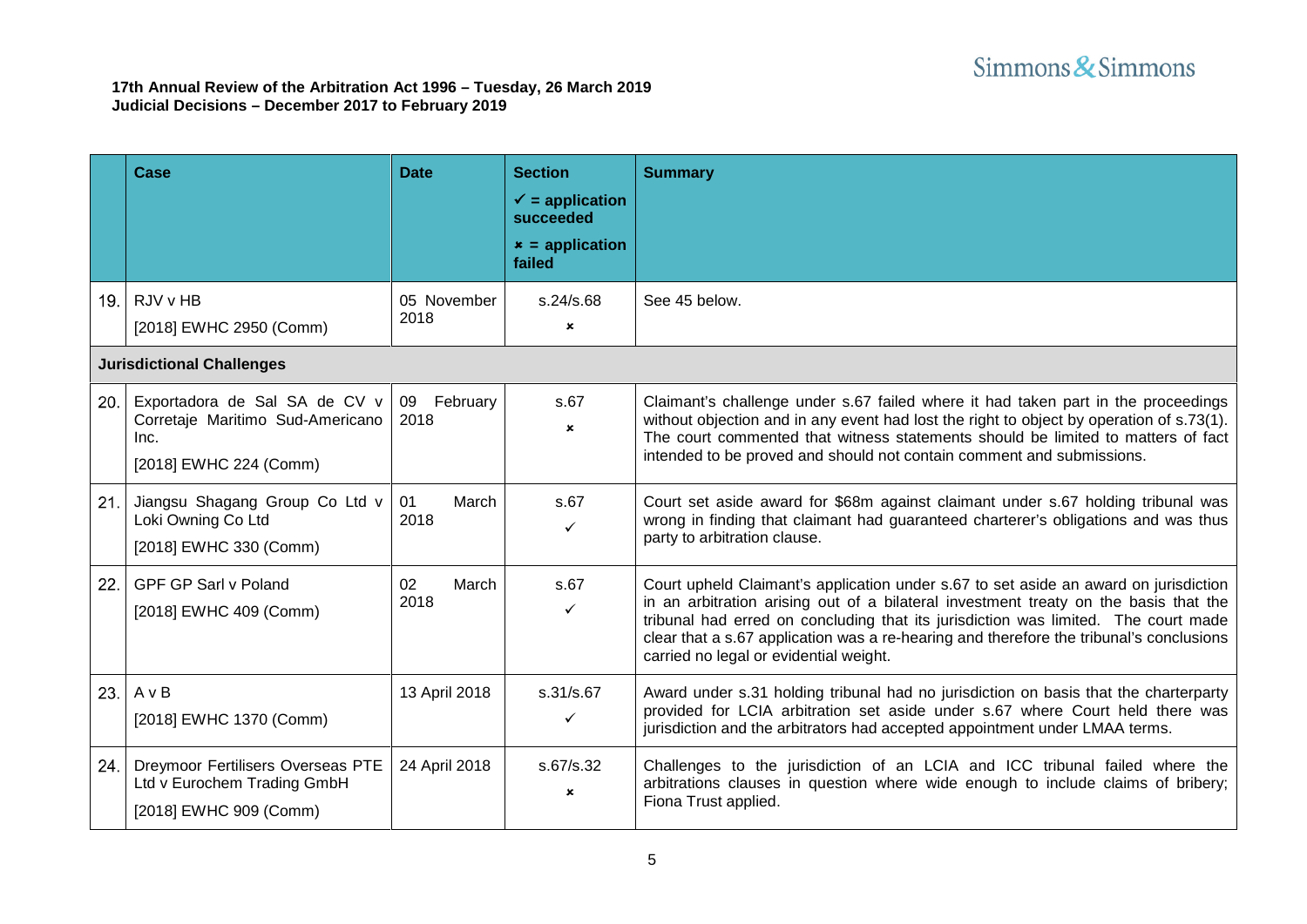|     | Case                                                                            | <b>Date</b>             | <b>Section</b><br>$\checkmark$ = application<br>succeeded<br>$x =$ application<br>failed | <b>Summary</b>                                                                                                                                                                                                                                                                                                                                                          |
|-----|---------------------------------------------------------------------------------|-------------------------|------------------------------------------------------------------------------------------|-------------------------------------------------------------------------------------------------------------------------------------------------------------------------------------------------------------------------------------------------------------------------------------------------------------------------------------------------------------------------|
| 25. | Uttam Galva Steels Ltd v Gunvor<br>Singapore Pte Ltd<br>[2018] EWHC 1098 (Comm) | 10 May 2018             | s.67<br>$\boldsymbol{\mathsf{x}}$                                                        | The court dismissed the s.67 application by the Claimant on the basis that the<br>underlying arbitration clause was widely worded and covered all the issues in<br>dispute. The Claimant had also waived its s.67 rights by serving points of defence in<br>the arbitration after it was aware of the potential jurisdiction challenge.                                 |
| 26. | <b>PAO Tatneft v Ukraine</b><br>[2018] EWHC 1797 (Comm)                         | 13 July 2018            | s.67<br>$\boldsymbol{\mathsf{x}}$                                                        | Ukraine failed in its application to set aside an order enforcing an arbitration<br>awarding in favour of the Claimant as the underlying disputes were disputes that<br>Ukraine had agreed to submit to arbitration pursuant to a bilateral investment treaty<br>and accordingly the State Immunity Act 1970 s.9 applied so as to deprive Ukraine of<br>state immunity. |
| 27. | Bond v Mackay<br>[2018] EWHC 2475 (TCC)                                         | 25<br>September<br>2018 | s.67<br>$\mathbf x$                                                                      | The Court rejected a challenge under s.67 on the basis that the claim in question<br>was in fact part of the matrix of the proceedings even thought the relevant<br>contractual provision was not expressly referred to in the pleadings. The award was<br>varied to make plain that the disputed claim was within the jurisdiction of the<br>arbitrator.               |
| 28. | Sonact Group Ltd v Premuda Spa<br>[2018] EWHC 3820                              | 12 December<br>2018     | s.67<br>$\boldsymbol{\mathsf{x}}$                                                        | Challenge to award failed where court agreed with tribunal that a separate exchange<br>of emails recording terms of settlement of demurrage claim also subject to arbitration<br>clause in charterparty.                                                                                                                                                                |
| 29. | JvK<br>[2019] EWHC 273 (Comm)                                                   | 24<br>January<br>2019   | s.67/s.68<br>$\boldsymbol{\mathsf{x}}$                                                   | Held that the tribunal did have jurisdiction to revisit and substitute its own<br>determination for a determination made by an independent expert in relation to the<br>construction of a very large superyacht.                                                                                                                                                        |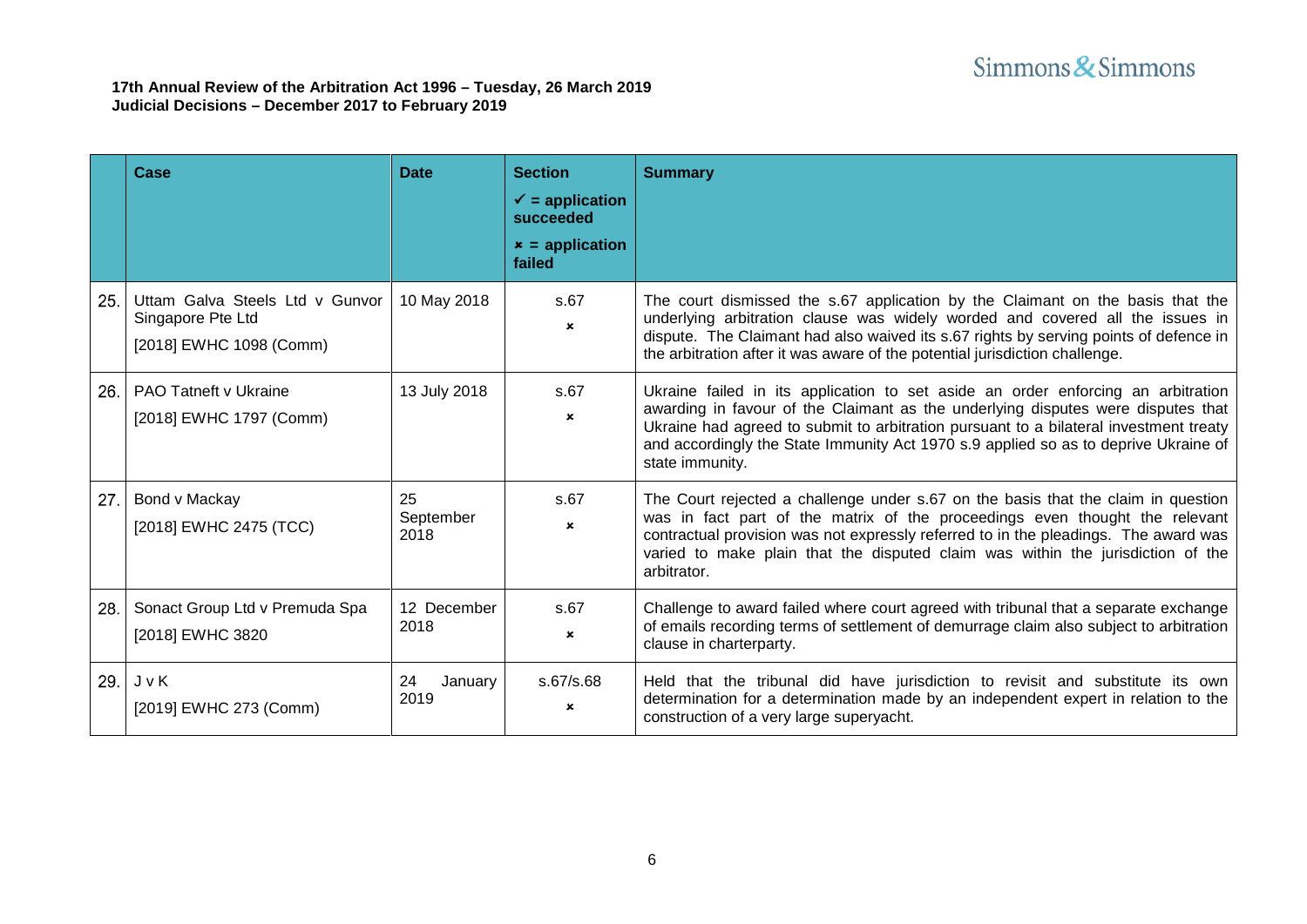|      | Case                                                                                  | <b>Date</b>         | <b>Section</b><br>$\checkmark$ = application<br>succeeded<br>$x =$ application<br>failed | <b>Summary</b>                                                                                                                                                                                                                                                                                                                                                                                                                   |  |
|------|---------------------------------------------------------------------------------------|---------------------|------------------------------------------------------------------------------------------|----------------------------------------------------------------------------------------------------------------------------------------------------------------------------------------------------------------------------------------------------------------------------------------------------------------------------------------------------------------------------------------------------------------------------------|--|
| 30.  | Filatona Trading Ltd v Navigator<br><b>Equities Limited</b><br>[2019] EWHC 173 (Comm) | 07 February<br>2019 | s.67<br>$\mathbf{x}$                                                                     | s.67 (and s.68) challenge dismissed where it was held that the tribunal was correct to<br>hold a Russian businessman was a disclosed principal to an agreement and<br>therefore the tribunal had jurisdiction to decide that his shares should be purchased<br>by the counterparty despite the fact that the businessman was not named in the<br>agreement.                                                                      |  |
|      | <b>Procedural Irregularity</b>                                                        |                     |                                                                                          |                                                                                                                                                                                                                                                                                                                                                                                                                                  |  |
| 31.1 | P <sub>V</sub><br>[2017] EWHC 3273 (Comm)                                             | 28 November<br>2017 | s.68<br>✓                                                                                | There had been a serious irregularity pursuant to s.68(2)(d) where the tribunal had<br>failed to deal with and determine a claim made in the arbitration for contribution from<br>another party. The claim was remitted to the tribunal for determination.                                                                                                                                                                       |  |
| 32.  | Progas Energy Ltd v Pakistan<br>[2018] EWHC 209 (Comm)                                | 09 February<br>2018 | s.70(7)/s.68<br>✓                                                                        | Defendant's application that the claimant bringing a s.68 challenge provide security<br>for the unpaid costs due to the defendant pursuant to the award succeeded; claimant<br>ordered to give security of £400,000; the fact a litigation funder was funding the s.68<br>challenge made it all the more appropriate to order security.                                                                                          |  |
| 33.  | XvY<br>[2018] EWHC 741 (Comm)                                                         | 12 February<br>2018 | s.68/s.57<br>×                                                                           | S.68 challenge failed where claimant should have sought clarification of the award<br>under $s.57(3)(a)$ but failed to do so within the 28-day time limit from the date of the<br>award; in any case, there had been no irregularity and the challenge was in reality a<br>disguised attack on the tribunal's legal conclusions.                                                                                                 |  |
| 34.  | No Curfew Ltd v Feiges Properties<br>Ltd<br>[2018] EWHC 744 (Ch)                      | 07<br>March<br>2018 | s.68<br>$\mathbf{x}$                                                                     | Arbitrator who had misunderstood the evidence in a rent review arbitration had not<br>had power to amend the award under s.57 to correct it as there had been no clerical<br>mistake or error; but challenge to amended award under s.68 failed as to have<br>upheld challenge would have given the tenant a windfall and therefore the tenant<br>could not demonstrate that it would suffer a substantial injustice under s.68. |  |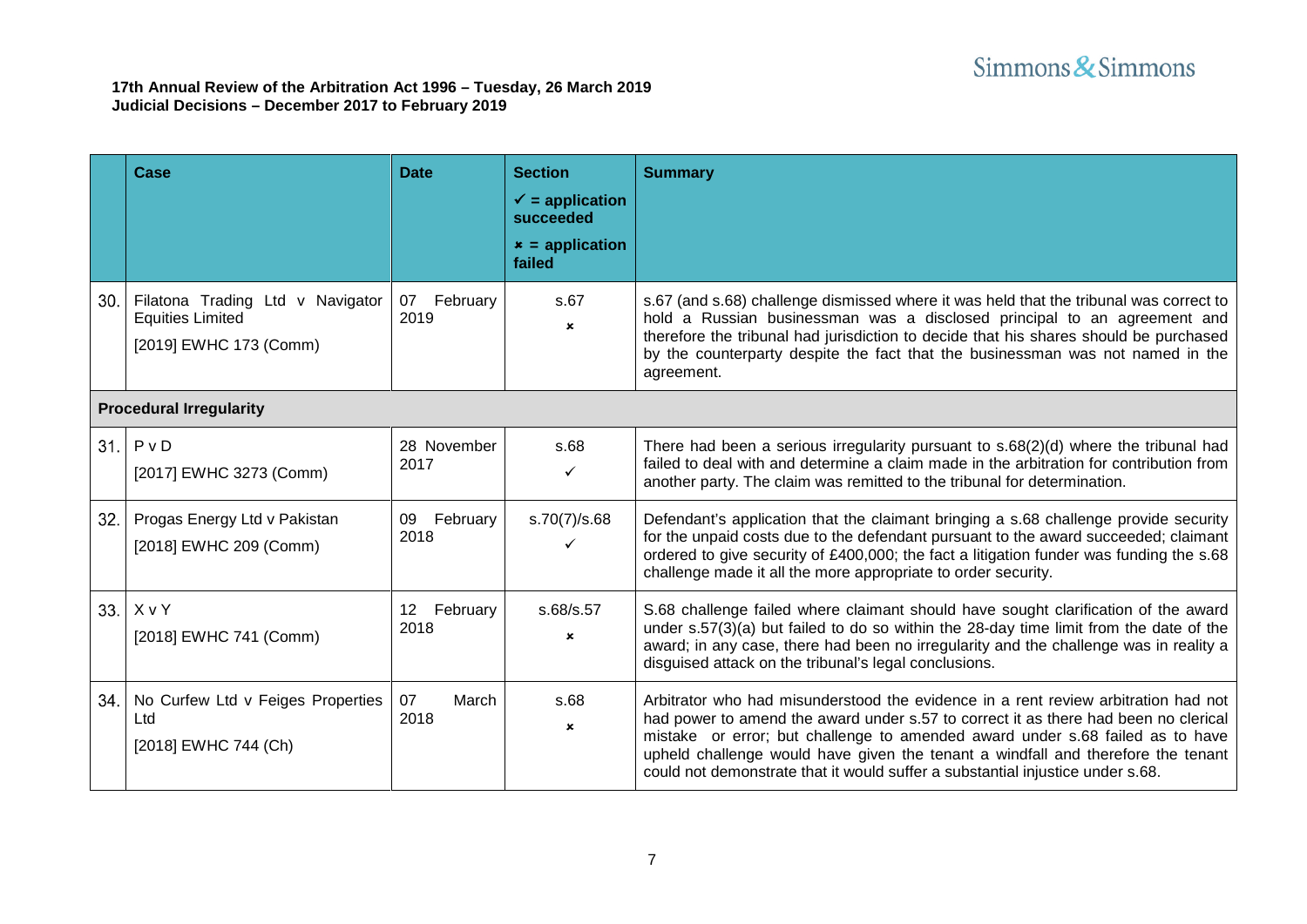|     | Case                                                                                   | <b>Date</b>         | <b>Section</b><br>$\checkmark$ = application<br>succeeded<br>$x =$ application<br>failed | <b>Summary</b>                                                                                                                                                                                                                                                                                                                                                                                                                                                                                                                                 |
|-----|----------------------------------------------------------------------------------------|---------------------|------------------------------------------------------------------------------------------|------------------------------------------------------------------------------------------------------------------------------------------------------------------------------------------------------------------------------------------------------------------------------------------------------------------------------------------------------------------------------------------------------------------------------------------------------------------------------------------------------------------------------------------------|
| 35. | Orascom TM Investments SARL v<br>Veon Limited<br>[2018] EWHC 985 (Comm)                | March<br>22<br>2018 | s.68<br>$\mathbf x$                                                                      | Challenge under s.68(2)(d) rejected; claim form did not provide a clear and succinct<br>definition of s.68 claim. It was not satisfactory to refer to a supporting witness<br>statement which should contain evidence, not comment or argument.                                                                                                                                                                                                                                                                                                |
| 36. | Reliance Industries Ltd v Union of<br>India<br>[2018] EWHC 822 (Comm)                  | 16 April 2018       | s.68/s.33<br>$\checkmark$ x                                                              | One of claimant's s.68 challenges upheld where tribunal failed to address one<br>particular issue. A tribunal was not obliged under s.33 to put all aspects of its<br>analysis to the parties where the point at issue was squarely in play. The doctrine of<br>foreign act of state equally applicable in arbitration as in court proceedings and was<br>not waived by a state simply by agreeing to arbitrate.                                                                                                                               |
| 37. | SCM Finncial Overseas Ltd v Raga<br><b>Establishment Ltd</b><br>[2018 EWHC 1008 (Comm) | 03 May 2018         | s.68/s.33<br>×                                                                           | Tribunal was not in breach of either s.33 or s.68 in refusing to defer issuing an award<br>pending the outcome of concurrent proceedings in Ukraine in circumstances where<br>no certainty as to when judgment would be given in those proceedings. The decision<br>was within the tribunal's wide discretion and not unfair.                                                                                                                                                                                                                  |
| 38. | Navigator Spirit SA v Five Oceans<br>Salvage SA<br>[2018] EWHC 1108 (Comm)             | 15 May 2018         | s.68/s.33<br>×                                                                           | Appeal arbitrator in salvage arbitration had acted fairly under s.33 in deciding the<br>case on an issue not pleaded or argued below but which he believed her had raised<br>with the parties at the hearing albeit the claimant party had not appreciated the point;<br>even if the arbitrator has acted unfairly, that did not constitute an irregularity under<br>s.68 as no convincing evidence that the result would have been different had the<br>claimant had the opportunity to respond on the new issue so no substantial injustice. |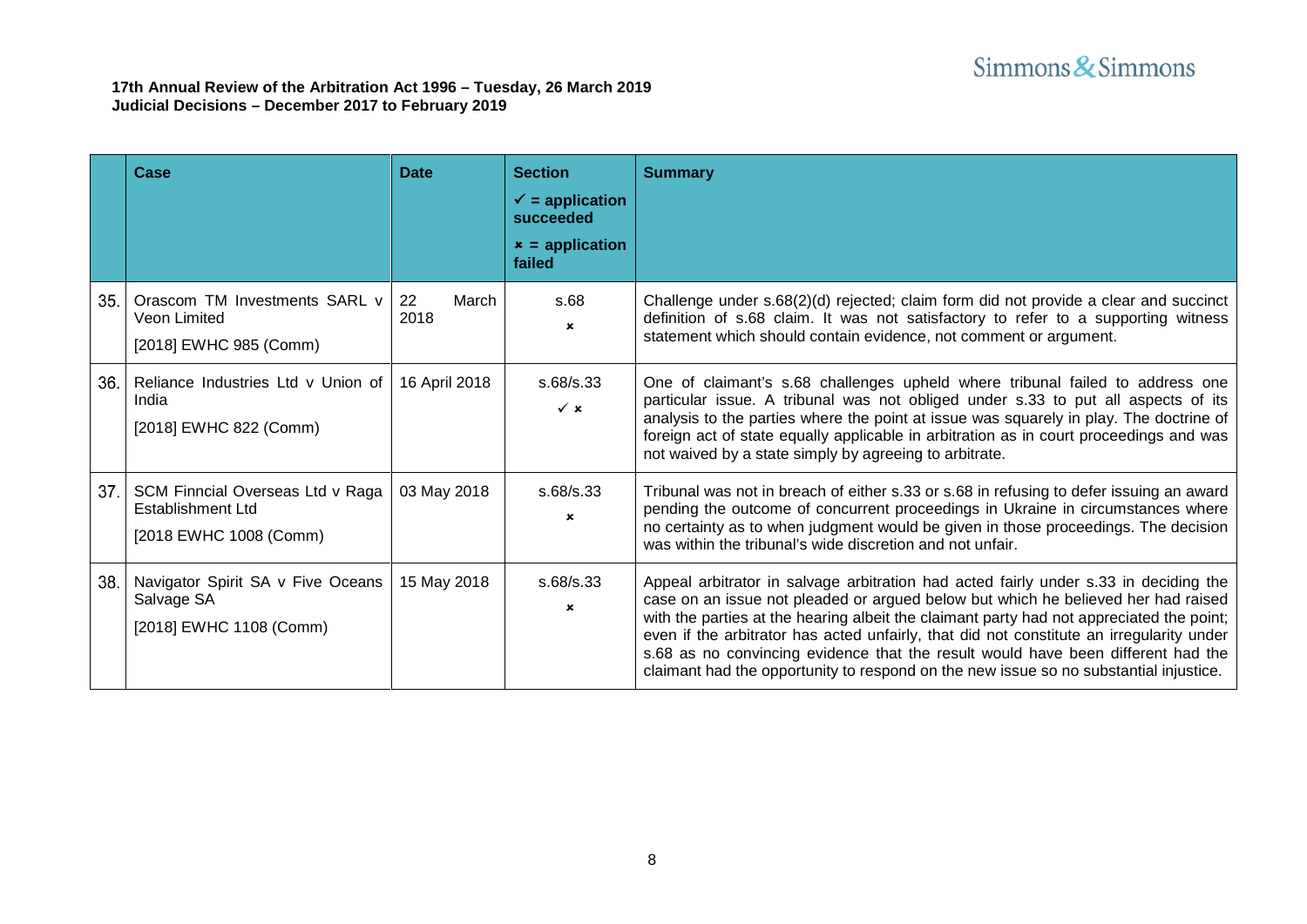|     | Case                                                                                          | <b>Date</b>  | <b>Section</b><br>$\checkmark$ = application<br>succeeded<br>$x =$ application<br>failed | <b>Summary</b>                                                                                                                                                                                                                                                                                                                                                                                                                                                                                                                                                                                                                                                                              |
|-----|-----------------------------------------------------------------------------------------------|--------------|------------------------------------------------------------------------------------------|---------------------------------------------------------------------------------------------------------------------------------------------------------------------------------------------------------------------------------------------------------------------------------------------------------------------------------------------------------------------------------------------------------------------------------------------------------------------------------------------------------------------------------------------------------------------------------------------------------------------------------------------------------------------------------------------|
| 39. | Grindrod Shipping Pte Limited v<br>Hyundai Merchant Marine Co. Ltd<br>[2018] EWHC 1284 (Comm) | 24 May 2018  | s.68/s.41<br>$\mathbf x$                                                                 | The arbitration claim was struck out by the tribunal under s.41(3) for inordinate and<br>inexcusable delay and the court held that claimant had had an opportunity to address<br>the points in play on that issue. The $s.68(2)(a)$ claim failed on the basis that the<br>claimant had failed to demonstrate not only that there had been a serious irregularity<br>in the way the tribunal had dealt with the s.41(3) but that there had been any<br>'substantial injustice' as the court was not persuaded that the tribunal might have<br>reached a different conclusion had the claimant had a fuller opportunity to address<br>arguments as to why its claim should not be struck out. |
| 40. | T v V<br>[2018] EWHC 13928 (Comm)                                                             | 16 May 2018  | s.68/s.41<br>$\mathbf x$                                                                 | S.68(2) challenge failed where arbitrator made an award without conducting an oral<br>hearing as provided for in $s.41(7)(c)$ after the claimant had failed to comply with a<br>peremptory order. The claim form should have set out the details of the s.68<br>application rather than in the supporting witness statement.                                                                                                                                                                                                                                                                                                                                                                |
| 41. | Asset Management Corp of Nigeria<br>v Qatar National Bank<br>[2018] EWHC 2218 (Comm)          | 12 July 2018 | s.68<br>$\mathbf x$                                                                      | S.68 challenge held to be totally without merit as thinly-disguised attack on the<br>merits; application had twice previously been refused on the papers.                                                                                                                                                                                                                                                                                                                                                                                                                                                                                                                                   |
| 42. | Dera Commercial State v Derya Inc.<br>[2018] EWHC 1673 (Comm)                                 | 13 July 2018 | s.68/s.69/s.41<br>×                                                                      | Claimant unsuccessfully challenged under ss.68 and 69 award striking out its claim<br>for inordinate and inexcusable delay under s.41(3) where claimant had delayed for<br>almost 4 years after commencing arbitration within the contractual one-year limitation<br>period.                                                                                                                                                                                                                                                                                                                                                                                                                |
| 43. | A v B Queen's Bench Division<br>(Technology & Construction Court)<br>[2018] EWHC 3366 (TCC)   | 27 July 2018 | s.68/s.33<br>×                                                                           | S.68 challenge failed where tribunal had subsequently held certain oral evidence of a<br>witness given at an earlier hearing inadmissible as not within scope of witness<br>statement and parties were made aware issue of admissibility would be dealt with in<br>final submissions; no serious irregularity and no s.33 breach.                                                                                                                                                                                                                                                                                                                                                           |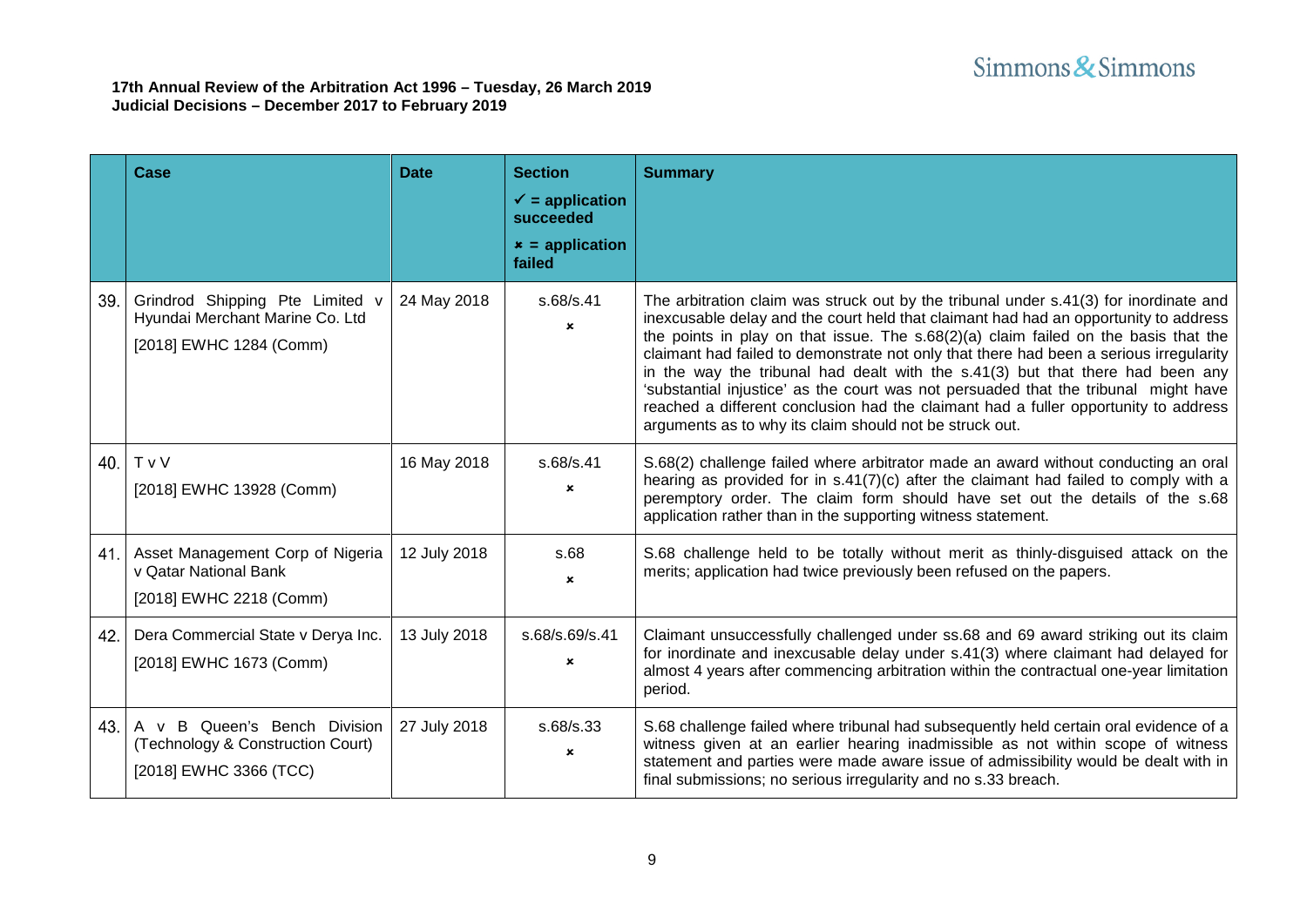<span id="page-9-0"></span>

|     | Case                                                                                                                                                                    | <b>Date</b>           | <b>Section</b><br>$\checkmark$ = application<br>succeeded<br>$x =$ application<br>failed | <b>Summary</b>                                                                                                                                                                                                                                                                                                                                                                                                       |
|-----|-------------------------------------------------------------------------------------------------------------------------------------------------------------------------|-----------------------|------------------------------------------------------------------------------------------|----------------------------------------------------------------------------------------------------------------------------------------------------------------------------------------------------------------------------------------------------------------------------------------------------------------------------------------------------------------------------------------------------------------------|
| 44. | Nea Rota SA v Valencia Shipping<br>Corp<br>[2018] EWHC 2181 (Comm)                                                                                                      | 14<br>August<br>2018  | s.68/s.33/s.69<br>×                                                                      | S.68/s.33 challenge failed where claimant had failed to take the opportunity to<br>properly plead a point before the tribunal despite being invited to do so; s.69<br>challenge failed at the outset as the challenged finding was obiter.                                                                                                                                                                           |
| 45. | <b>RJ</b> v HB<br>[2018] EWHC 2833 (Comm)                                                                                                                               | 26<br>October<br>2018 | s.68<br>$\checkmark$ x                                                                   | S.68 claim succeeded where arbitrator granted relief on a basis not argued or sought<br>by either party. Court not (probably) empowered to remove arbitrator under s.68, that<br>being reserved to s.24 where arbitrator could be a party. Award remitted to arbitrator.                                                                                                                                             |
| 46. | Fleetwood<br>Wanderers<br>Ltd<br>(t/a<br>Fleetwood Town Football Club) v<br><b>AFC Fylde Ltd</b><br>[2018] 11 WLUK 540                                                  | 30 November<br>2018   | s.68/s.33                                                                                | S.68/33 challenges succeeded where arbitrator had made enquiries and elicited<br>information which proved determinative in the award without notifying the parties or<br>giving the parties the opportunity to make representations; had the parties made<br>submissions it could have affected the result. Award remitted to arbitrator to allow<br>him to consider arguments on the disputed issue.                |
| 47. | Midnight Marine Ltd v Thomas<br>Speciality<br>Underwriting<br>Miller<br>Ltd (formerly<br>Osprey<br>Agency<br><b>Underwriting Agency Ltd)</b><br>[2018] EWHC 3431 (Comm) | 12 December<br>2018   | s.68/s.69<br>$\mathbf{x}$                                                                | Claimant's challenge to an award dismissing claim as time-barred failed and no basis<br>for s.69 application; court observed that there should be an expedited procedure to<br>weed out unmeritorious applications short of a full hearing; court also assessed costs<br>summarily at £30,000 where the parties had spent £151,000 as not in the interests of<br>arbitration for costs on that scale to be incurred. |
| 48. | Ali Allawi v Islamic Republic of<br>Pakistan<br>[2019] EWHC 430 (Comm)                                                                                                  | 15 February<br>2019   | s.68/s.70<br>$\mathbf{x}$                                                                | Application for an extension of time under s.70(3) to bring a s.68 challenge refused<br>because of the extensive delay in making the application without good reason and<br>because the substantive challenge was weak.                                                                                                                                                                                              |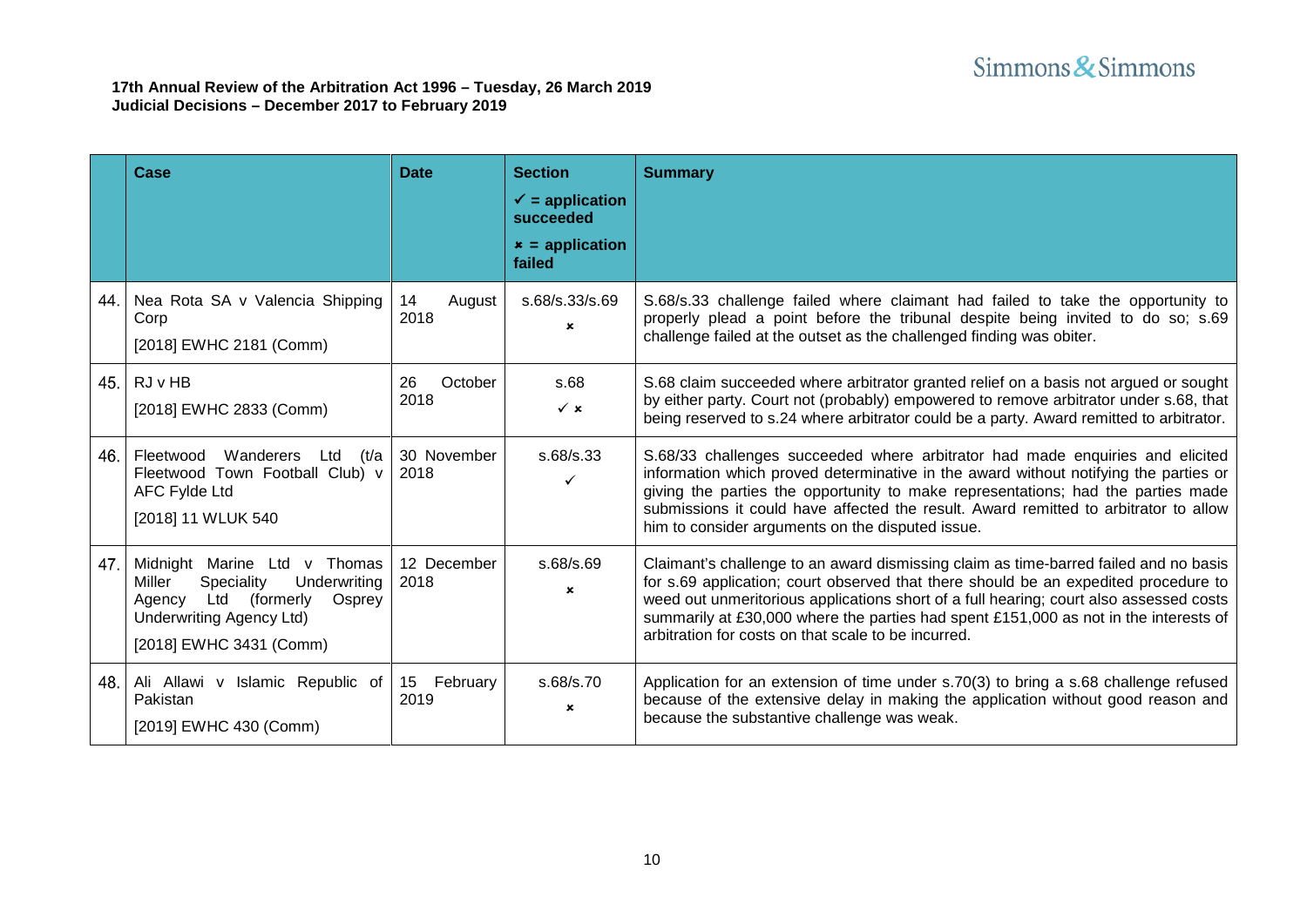|     | Case                                                                                                             | <b>Date</b>         | <b>Section</b><br>$\checkmark$ = application<br>succeeded<br>$x =$ application<br>failed | <b>Summary</b>                                                                                                                                                                                                                                                                                                                                                                                                     |
|-----|------------------------------------------------------------------------------------------------------------------|---------------------|------------------------------------------------------------------------------------------|--------------------------------------------------------------------------------------------------------------------------------------------------------------------------------------------------------------------------------------------------------------------------------------------------------------------------------------------------------------------------------------------------------------------|
|     | Questions of Law/Appeal on Points of Law                                                                         |                     |                                                                                          |                                                                                                                                                                                                                                                                                                                                                                                                                    |
| 49. | Daewoo Shipbuilding and Marine<br>Engineering Co. Ltd v Songa<br>Offshore Equinox Ltd.<br>[2018] EWHC 538 (Comm) | March<br>16<br>2018 | s.69/s.17/s.57<br>$\boldsymbol{\mathsf{x}}$                                              | S.69 appeal of corrected award not possible as made outside 28-day period in<br>s.70(3) for appealing. The period runs from the date of the original award not the<br>date of the corrected award as the corrections were not material to the challenge. No<br>extension of time granted to claimant as the delay of 24 days in applying was<br>significant in comparison to 28 days for appeal allowed by the Act |
| 50. | Uniteam Marine Shipping GMBH v<br><b>MS</b> "United Tenorio"<br>[2018] EWHC 1593 (Comm)                          | March<br>23<br>2018 | s.69<br>✓                                                                                | Appeal allowed where tribunal went wrong in construing a standard form so was an<br>issue of general public importance; case remitted to tribunal.                                                                                                                                                                                                                                                                 |
| 51. | Seatrade Group NV v Hakan Agro<br><b>DMCC</b><br>[2018] EWHC 654 (Comm)                                          | March<br>26<br>2018 | s.69<br>✓                                                                                | Appeal allowed where tribunal had gone wrong in construing a standard form<br>charterparty and point was one of general public importance.                                                                                                                                                                                                                                                                         |
| 52. | Equitas Insurance Ltd v Municipal<br>Mutual Insurance Ltd<br>[2018] EWCA Civ 991                                 | 04 May 2018         | s.69<br>✓                                                                                | Court of Appeal allowed appeal under s.69 where the point of law was one of general<br>public importance (reinsurance of mesothelioma claims) and the tribunal's conclusion<br>open to serious doubt                                                                                                                                                                                                               |
| 53. | Goodwood Investments<br>Holdings<br>Industrial<br>Inc. v Thyssenkrupp<br>Solutions AG<br>[2018] EWHC1056 (Comm)  | 09 May 2018         | s.45<br>✓                                                                                | Parties agreed to the court determining an issue of law under s.45 as to whether a<br>settlement had been reached in the course of an arbitration hearing; court<br>determined no such settlement had been reached and arbitration hearing continued.                                                                                                                                                              |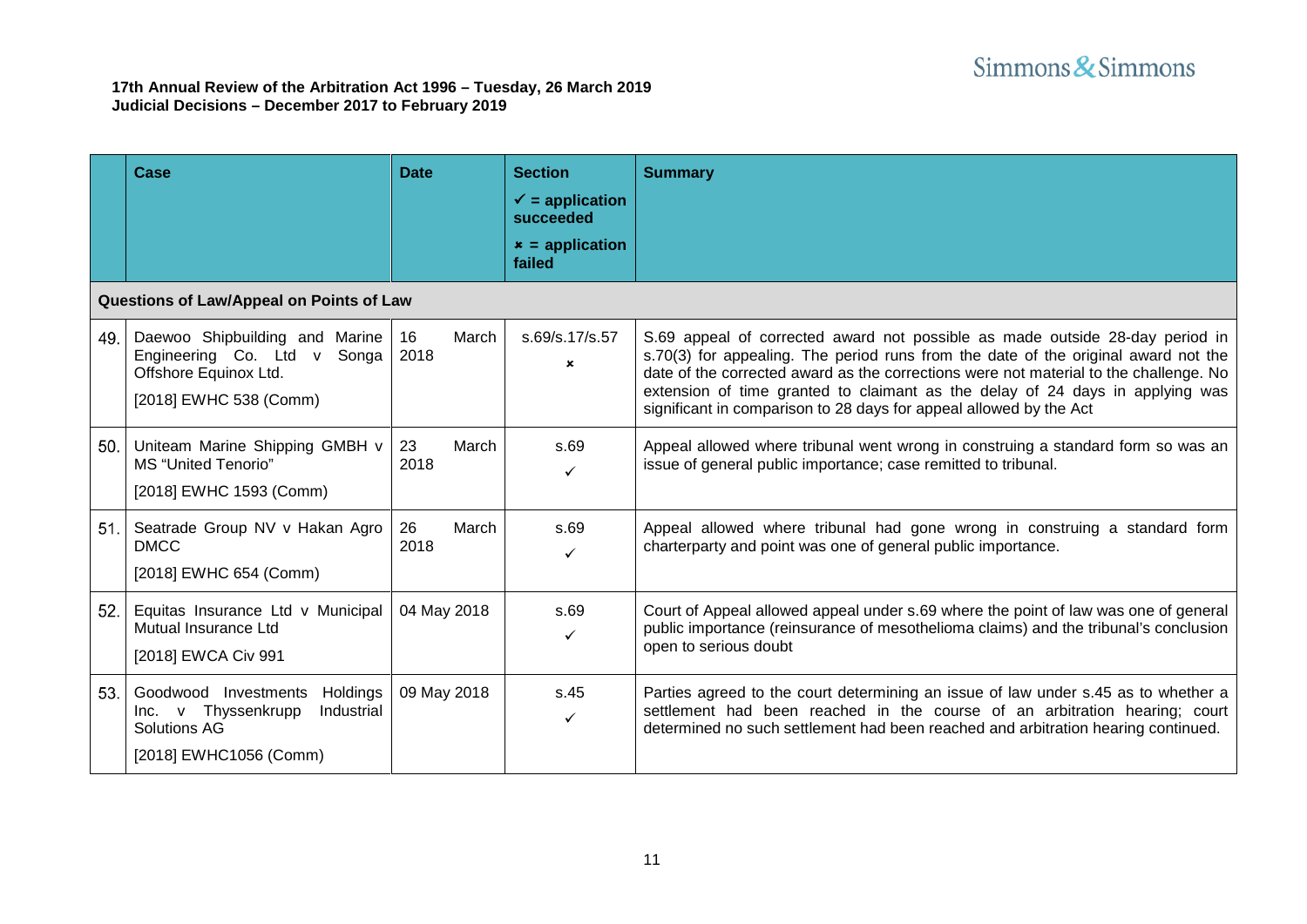|     | Case                                                                                                | <b>Date</b>            | <b>Section</b><br>$\checkmark$ = application<br>succeeded<br>$x =$ application<br>failed | <b>Summary</b>                                                                                                                                                                                                                                                                                                                                                                        |
|-----|-----------------------------------------------------------------------------------------------------|------------------------|------------------------------------------------------------------------------------------|---------------------------------------------------------------------------------------------------------------------------------------------------------------------------------------------------------------------------------------------------------------------------------------------------------------------------------------------------------------------------------------|
| 54. | Corp. v Essar<br>Agile Holdings<br>Shipping Ltd<br>[2018] EWHC 1055 (Comm)                          | 11 May 2018            | s.69<br>✓                                                                                | Court determined issue of law under s.69 notwithstanding objection of one party that<br>the issue was not one the tribunal had been asked to determine; court held a party at<br>the appeal could seek to re-argue whether the issue was one the tribunal had been<br>asked to determine but considerable weight given to decision of judge giving<br>permission to appeal.           |
| 55. | Fehn Schiffahrts GmbH & Co. KG v<br>Romani SpA [2018] EWHC 1606<br>(Comm)                           | 27 June 2018           | s.69<br>$\checkmark$                                                                     | The judge could not determine from the Award whether the issue of law had been<br>answered correctly so the issue was remitted to the tribunal for reconsideration.                                                                                                                                                                                                                   |
| 56. | A v B Queen's Bench Division<br>(Commercial Court)<br>[2018] EWHC 2310 (Comm)                       | 31 July 2018           | s.69<br>$\mathbf x$                                                                      | Challenge dismissed where what was at issue was a finding of fact rather than law                                                                                                                                                                                                                                                                                                     |
| 57. | <b>HPOR</b><br>Servicos<br>Comm<br>De<br>Concultoria Lta v Dryships Inc.<br>[2018] EWHC 3451 (Comm) | 13 December<br>2018    | s.69<br>$\boldsymbol{\mathsf{x}}$                                                        | S.69 appeal on two issues of law failed where judge decided majority of the tribunal<br>had reached the right conclusion.                                                                                                                                                                                                                                                             |
| 58. | Patel v Patel<br>[2019] EWHC 298 (Ch)                                                               | 18 February<br>2019    | s.69/s.68<br>✓                                                                           | Application under s.69 succeeded as the arbitrator had gone wrong on the law in<br>finding that the parties to a partnership agreement had varied it through a course of<br>conduct; the Court varied the award to reflect the fact that the partnership agreement<br>had not been varied and altered the arbitrator's allocation of costs to reflect the<br>parties' actual success. |
| 59. | Silverburn Shipping (IoM) Ltd v Ark<br>Shipping Company LLC<br>[2019] EWHC 376 (Comm)               | 22<br>February<br>2019 | s.69<br>✓                                                                                | Appeal of law as to construction of a standard charter party form succeeded.                                                                                                                                                                                                                                                                                                          |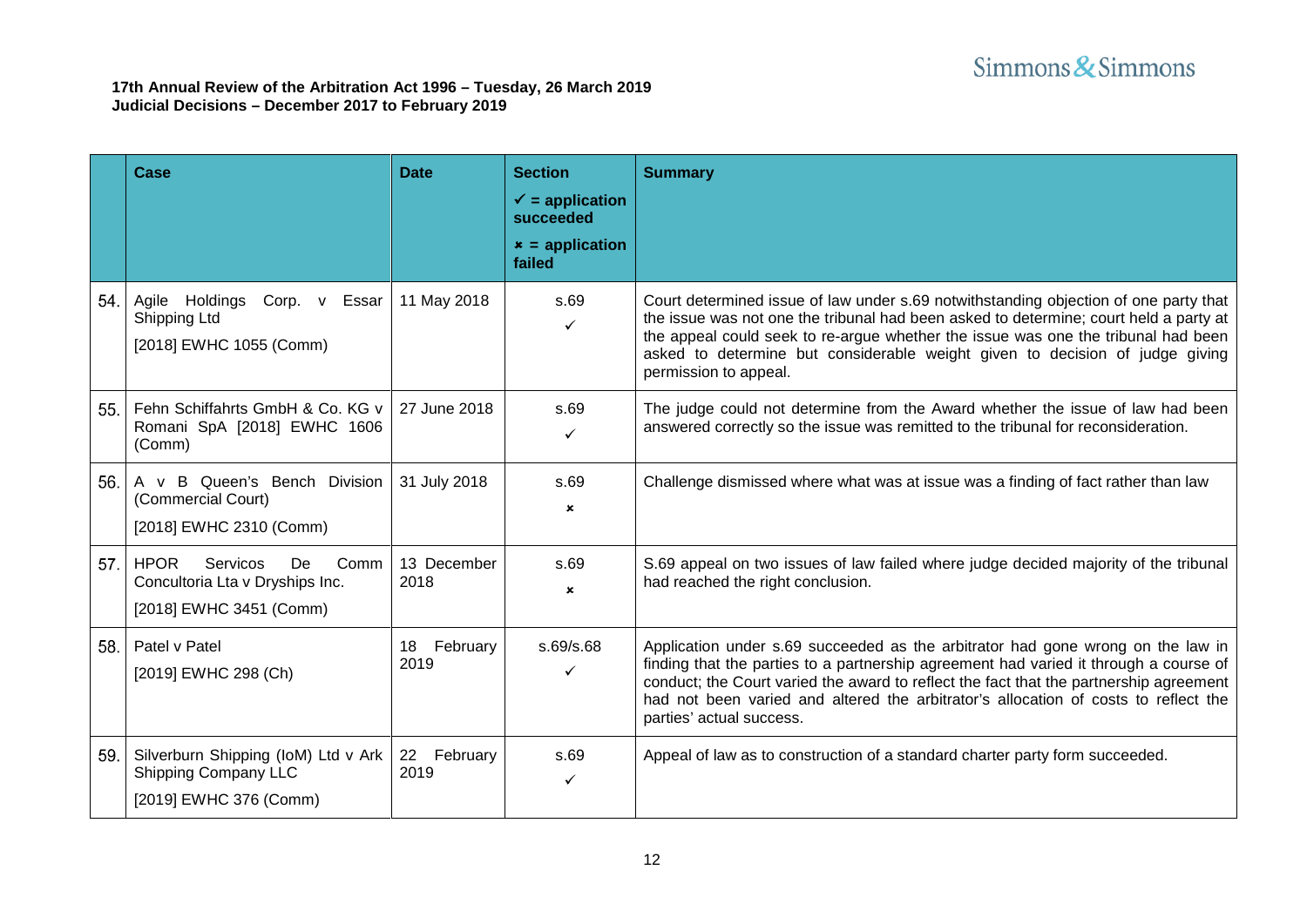|                              | Case                                                                                          | <b>Date</b>          | <b>Section</b><br>$\checkmark$ = application<br>succeeded<br>$x =$ application<br>failed | <b>Summary</b>                                                                                                                                                                                                                                                                                                                                                                                                                                                                   |  |  |
|------------------------------|-----------------------------------------------------------------------------------------------|----------------------|------------------------------------------------------------------------------------------|----------------------------------------------------------------------------------------------------------------------------------------------------------------------------------------------------------------------------------------------------------------------------------------------------------------------------------------------------------------------------------------------------------------------------------------------------------------------------------|--|--|
| <b>Enforcement of Awards</b> |                                                                                               |                      |                                                                                          |                                                                                                                                                                                                                                                                                                                                                                                                                                                                                  |  |  |
| 60.                          | RBRG Trading (UK) Ltd v Sinocre<br>International Co. Ltd<br>[2018] EWCA Civ 838               | 23 April 2018        | s.103<br>$\mathbf{x}$                                                                    | Court of Appeal upheld first instance decision rejecting challenge to enforcement of<br>Chinese award on grounds of public policy; illegality alleged by defendant but held<br>that this had been considered and rejected by tribunal and court should not go<br>behind those findings. No public policy to refuse to enforce an award by reason of a<br>collateral failed fraud attempt and even if there was, this was outweighed by the<br>competing requirement of finality. |  |  |
| 61.                          | Eastern European Engineering Ltd<br>v Vijay Construction (Pty) Ltd<br>[2018] EWHC 1539 (Comm) | 20 June 2018         | s.101<br>$x \checkmark$                                                                  | Court had jurisdiction but declined to grant a worldwide freezing order in aid of<br>enforcement of a French award given the limited links with the jurisdiction here and<br>the risks of conflicting and inconsistent orders particularly in light of the prior<br>involvement of the Seychellois court; however, a domestic freezing order was<br>granted as there was a real risk of dissipation.                                                                             |  |  |
| 62.                          | Micula v Romania<br>[2018] EWCA Civ 1801                                                      | 27 July 2018         | ✓                                                                                        | Court of Appeal reversed first instance judgment in ordering Romania to pay £150m<br>into court as security as a condition of granting a stay of the enforcement of an ICSID<br>award but on the basis that non-compliance by Romania would not of itself lead to<br>the stay being lifted. This was to ensure no conflict with a decision of the European<br>Commission (under appeal) which had held that enforcement of the award would<br>constitute prohibited state aid.   |  |  |
| 63.                          | Stati v Kazakhstan<br>[2018] EWCA Civ 1896                                                    | 10<br>August<br>2018 | s.101<br>$\boldsymbol{\mathsf{x}}$                                                       | Court of Appeal reversed first instance judge in permitting claimant to discontinue<br>application to enforce New York Convention award after allegations of fraud made by<br>defendant; there was no purpose to the English Court deciding the fraud claims after<br>the application to enforce had been discontinued.                                                                                                                                                          |  |  |